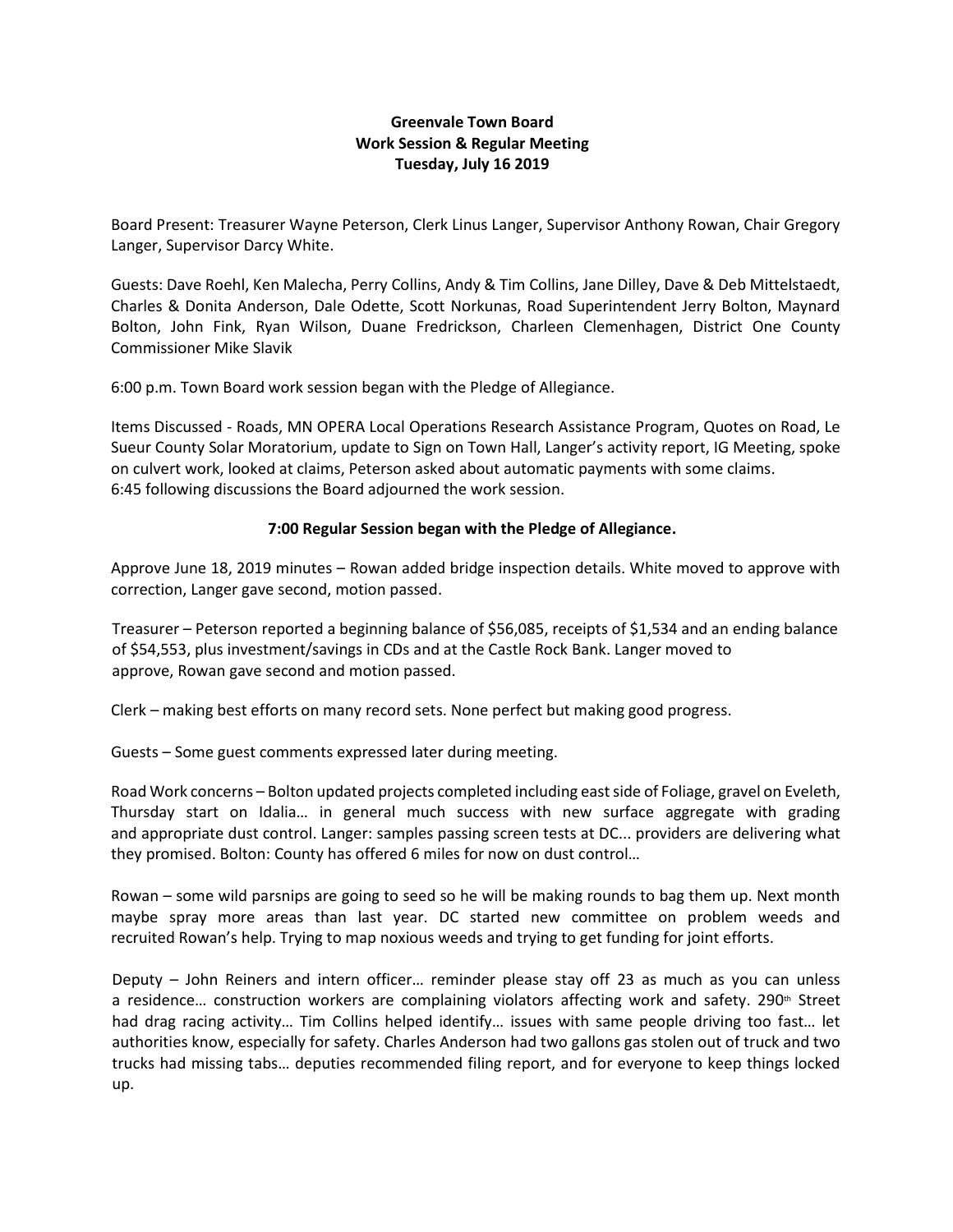7:15 ditch mowing work – provider Dale Kuchinka did first trip all around all ditches. Many property owners are mowing their own ditches, which is much appreciated and helps us save on expense.

OPERA Grant – Langer moved to approve request for town board support on grant application procedures. White gave second and motion passed. Thanks made for keeping eye open to opportunity.

Building Permits - Board reviewed application materials from Lawrence Schwiech for a new grain bin. Langer moved to approve request to construct grain bin. Rowan gave second and motion passed.

7:20 Charles Anderson – read from 6 pages of specific document requests. Perry Collins also had similar 6 pages of specific document requests. Clerk will respond as best he can.

Community Picnic – White said they talked today and will be sending reminders. Saturday September 21<sup>st</sup> from 4-7 p.m. serving pulled pork, live music, kid's castle, tractors... Langer was in touch with Jon Exner of DC solid waste for help with containers to pick up waste. White will do inventory from previous year. Langer reminded photos are on web site… talked to Jennifer and Tony Skalski and they would be delighted to be picnic guests. They have renovated and restored the old town hall… found hardwood floors… looks wonderful. Volkert asked address.

Mike Slavik – asked if county roads are holding up okay? Ground water plan… we are one of few counties implementing… will be looking to get best practices grants where there is high magnesium… glaciers stopped here is why we have such variety of soils and we need to make sure water is clean. New transportation plan coming soon. County Transportation Improvement Tax is now all kept in DC. Water test kits coming to Greenvale Township in the mail soon.

Minnesota Association of Townships District 4 meeting is coming up on August  $7<sup>th</sup>$ . Events Recap - Welbaum's met with Clerk and Supervisor White regarding different issues. Noted need to take care of concerns of immediate neighbors and noted zoning does not permit events as repeated use… expressed need to be compliant and operate in parameters of township zoning.

New business- PC chair – PC met July  $8<sup>th</sup>$  with all members in attendance. Consultant/Planner Alex Conzemius was able to attend as well. May  $6<sup>th</sup>$  meeting minutes were approved. Discussed utility permit. Attorney Blumhoefer found short way around having to adopt long ordinance. Board approved same in June. Moratorium minimally discussed. Reviewed 10 policies. Victor Volkert requested transfer of an existing building site. No concerns with request. Lots of feedback on non-conforming properties/businesses. Future motion to board to develop IUP for businesses currently operating in the township. Next meeting set for 6:00 p.m. Monday September 9th.

Langer moved to accept Paulson's report, Rowan gave second, motion passed.

Langer had discussion with Attorney Bob Ruppe. Talked about adopting 10 policies. He would write in the needed changes in ordinance format. Board could then approve and turn over to PC